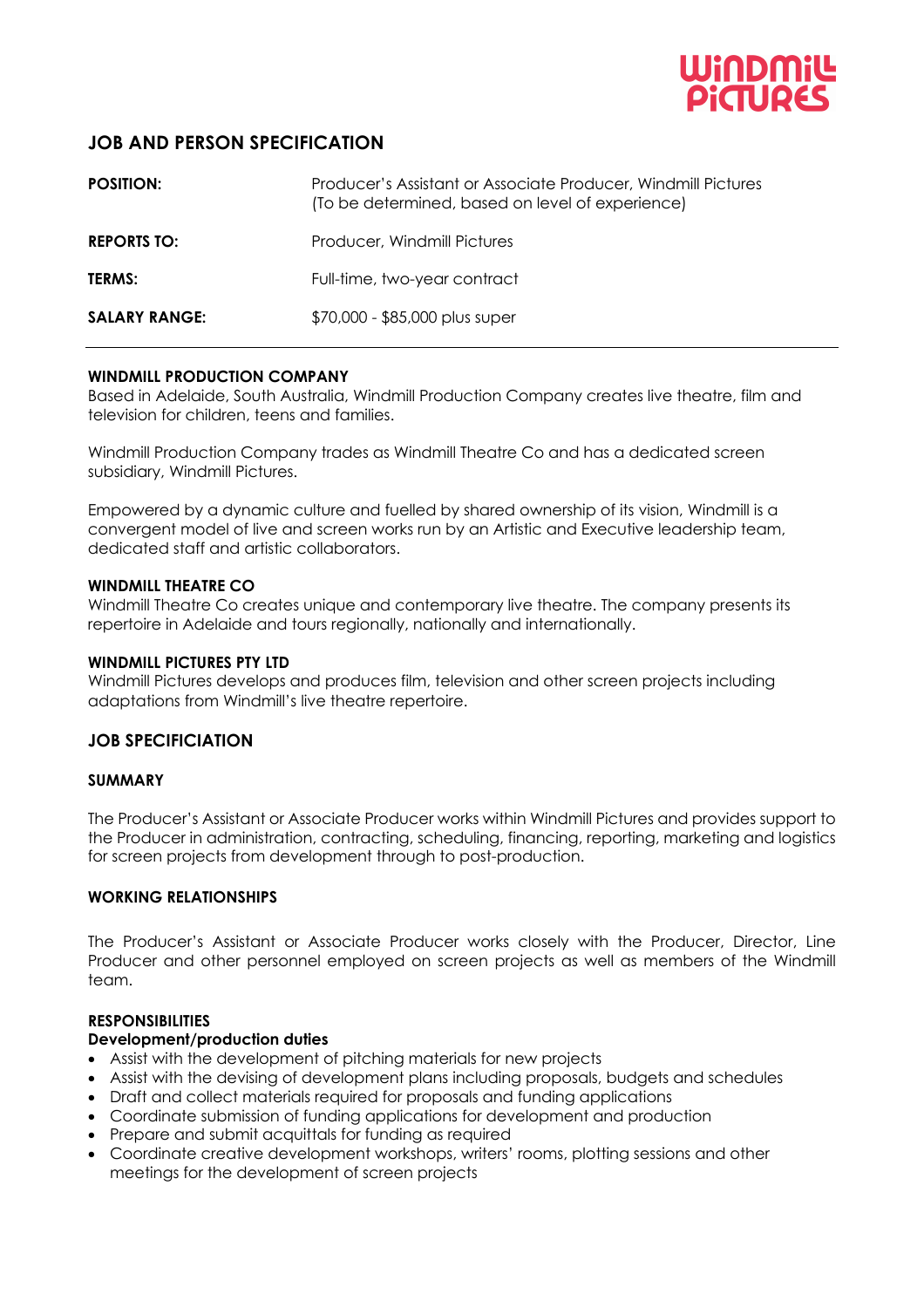# UMODIONU **DiaTIDES**

#### **Casting/contracting duties**

- Liaise with artists and agents as required
- Coordinate auditions and assist with casting as required
- Assist with the drafting, negotiating, executing and filing of a variety of contracts for artists and crew on screen projects, in consultation with the Producer
- Liaise with Screen Producers Australia to maintain up to date rate cards for artists and crew

## **Scheduling and planning**

- Develop detailed schedules for various stages of screen projects from development through to post-production
- Manage overall planning calendar in collaboration with Windmill Theatre Company team
- Attend and contribute to planning, production, operational, staff and other meetings as required
- Proactively assist with the management of unexpected changes to plans and schedules

## **Marketing and publicity**

- Work closely with Windmill marketing team and associated contractors to assist with marketing deliverables
- Assist with coordination of publicity calls and interviews as required
- Represent Windmill at markets, showcases and conferences as required

## **Finance/purchasing duties**

- Assist with the development of budgets and finance plans for new projects
- Contribute to budget forecasting processes
- Maintain records of expenditure including receipts as required
- Obtain quotations and coordinate the hiring and/or purchasing for equipment and materials as required

#### **General/administrative duties**

- Communicate and work collaboratively with key stakeholders, artists and crew as required
- Assist with record keeping and maintain filing systems for contracts and other documents
- Arrange travel, accommodation and ground transport for the producer, director and other personnel as required

#### **Safety Awareness**

• Adhere to Windmill's policy and procedures on all matters relating to Work Health and Safety

#### **Other duties as required**

## **PERSON SPECIFICATION**

#### **Qualifications/Experience**

A qualification and/or at least two years' experience in media/screen producing in the screen industry

## **Key Competencies**

- A strong desire to work in screen producing
- Sound knowledge of the screen industry
- Strong attention to detail
- Understanding of the key stages of screen projects from development to post production
- Experience in contracting processes
- Demonstrated ability to exercise judgment, take initiative to work both autonomously and within a team environment at the highest standard
- Ability to use discretion and tact